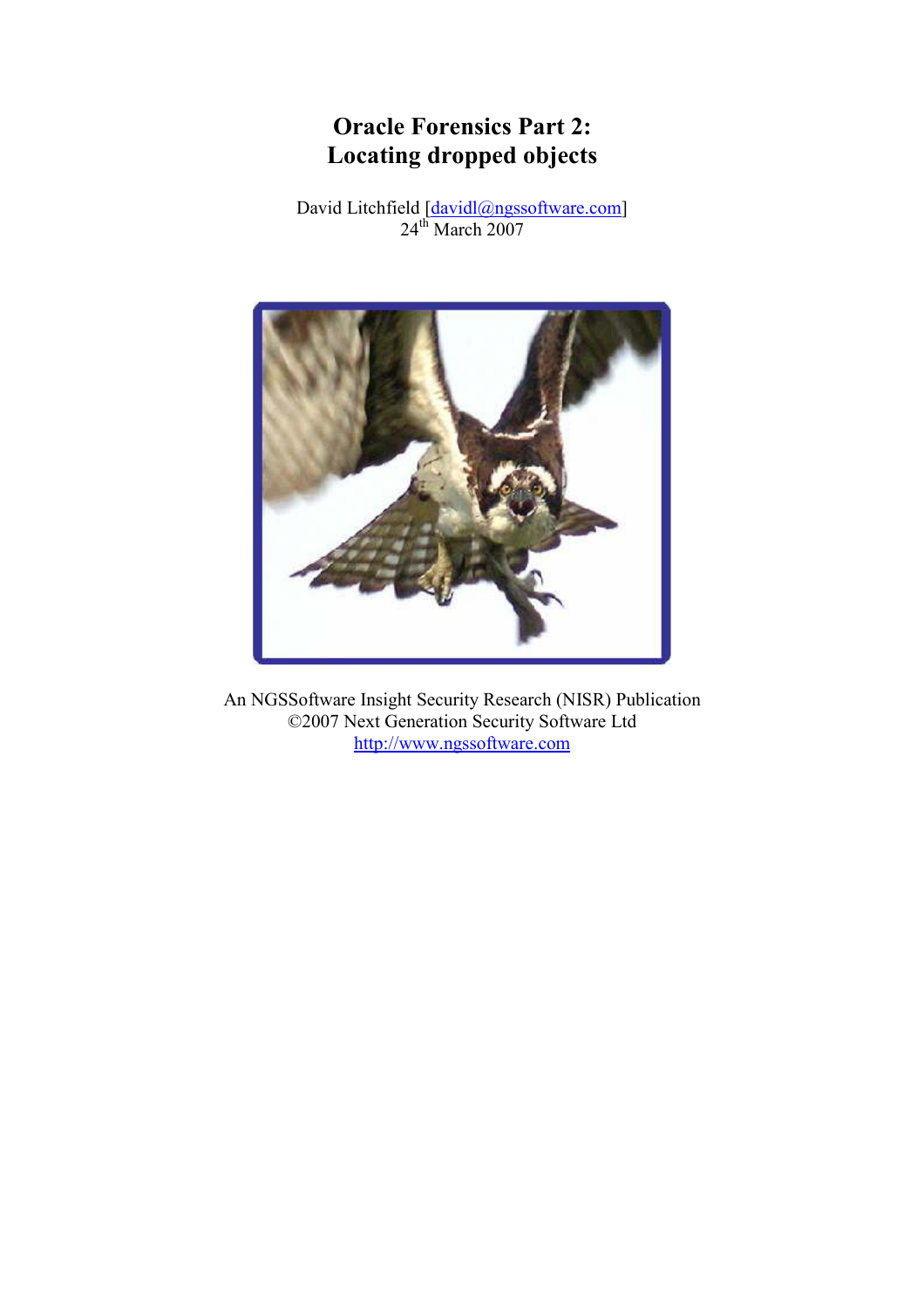## Introduction

After a successful compromise of a database server an attacker will usually attempt to hide their activities and this may include the dropping and purging of objects that they have created along the way, for example tables, functions and procedures. As this second paper in the Oracle Forensics series will show, even when an object has been dropped and purged from the system there will be, in the vast majority of cases, fragments left "lying around" which can be sewn together to build an accurate picture of what the actions the attacker took – or at least some of their actions. Perhaps, depending upon how quickly an investigation takes place from the incident in question, even all data pertaining to the dropped object or objects may still be found.

# Oracle Data Blocks

Before beginning our search for dropped objects we should first discuss Oracle data blocks. Each data file is divided into blocks. The size of each block is determined by the database server's DB\_BLOCK\_SIZE initialization parameter. Each data file has a header and this block size can be found 20 bytes into this header; further the number of blocks in the data file can be found 24 bytes into the file. There are different kinds of blocks – some which store table data, others which store index data, cluster data and so on. Each block is sub-divided into different sections. The diagram represents a block and its sections.



# Figure 1 – An Oracle data block

Firstly there is the header which contains information such as, amongst other things, the block type, the Object ID of the table, index or cluster it's assigned to and a checksum. Below this is a table directory and below this a row directory. Both the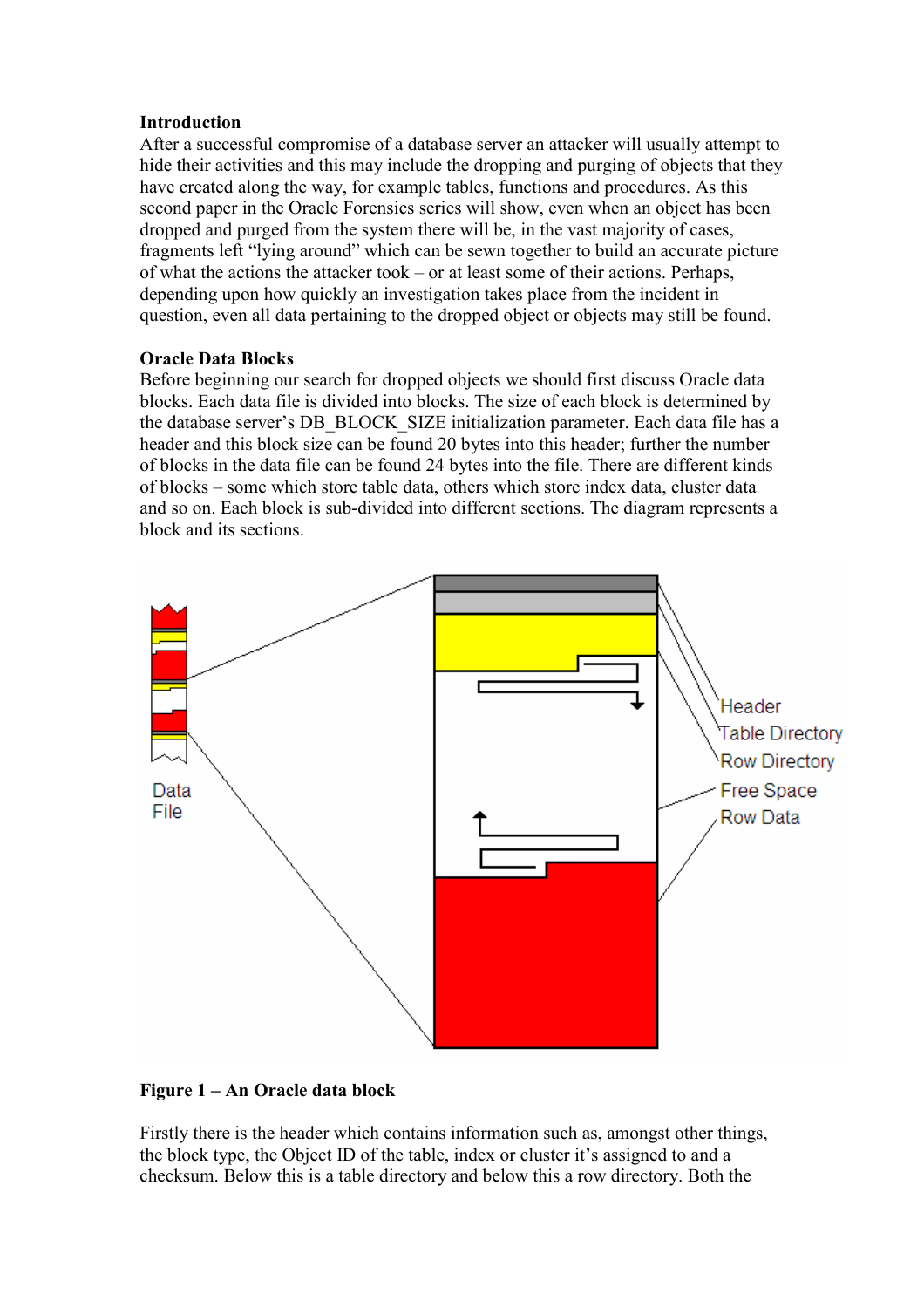table and row directories are of variable size. The row directory contains information about how many rows of data are in the block and for each of these rows there is a two byte entry that acts as a pointer to the actual data of the row. This pointer is added to the offset into the file of the start of the block's row directory to give an offset to the location of the row of data. Row data itself is written to the block from the bottom up and eats into the free space from below. As new rows are added a new entry is added to the row directory and it eats into the free space from above. When the block is filled up, the server starts filling a new block. Each row in the block has a three byte header. The first byte is a marker and contains a set of flags to indicate the row's state. For example, if the row has been deleted the  $5<sup>th</sup>$  bit of the byte is set. For example, a common set of flags value for a marker is  $0x2C$  – which becomes  $0x3C$ when the "deleted" flag is set. This is an important point to remember as it is a key indicator when looking for dropped objects. The second byte of the row header is used to determine lock status and the third byte indicates the total amount of data in the row. If the total amount is greater than 255 bytes then the row header is four bytes allowing for up to 65536 bytes. After the row header is the data itself. Each column of the row data is preceded with a byte indicating the size. If there is no data for a given column, in other words it is null, then it is represented with a 0xFF. As an example consider the following hex dump:

```
189d3790h: 3C 01 11 
189d37a0h: 04 C3 06 13 2F 04 C3 06 13 2F 02 C1 37 0D 4D 59 
189d37b0h: 5F 54 45 4D 50 5F 54 41 42 4C 45 02 C1 02 FF 02 
189d37c0h: C1 03 07 78 6B 03 17 12 08 38 07 78 6B 03 17 12 
189d37d0h: 08 38 07 78 6B 03 17 12 08 38 02 C1 02 FF FF 01 
189d37e0h: 80 FF 02 C1 07 02 C1 02
```
Starting with the row header (3C 01 11) we can see that we're dealing with a deleted row as the  $5<sup>th</sup>$  bit is set in 0x3C and we can see that the number of columns is 0x11 or 17 in decimal. Immediately after the row header we take the next byte as a length counter, count that many bytes which will take us to the next length counter and we do this until the number of columns, 17 in this case, has been reached. This breaks out the following:

| Col 1  |       | 04 C3 06 13 2F          |  |                   |  |  |  |                                           |  |
|--------|-------|-------------------------|--|-------------------|--|--|--|-------------------------------------------|--|
| Col 2  |       | 04 C3 06 13 2F          |  |                   |  |  |  |                                           |  |
| Col 3  |       | 02 C1 37                |  |                   |  |  |  |                                           |  |
| Col 4  |       |                         |  |                   |  |  |  | OD 4D 59 5F 54 45 4D 50 5F 54 41 42 4C 45 |  |
| Col 5  |       | 02 C1 02                |  |                   |  |  |  |                                           |  |
| Col 6  | FF    |                         |  |                   |  |  |  |                                           |  |
| Col 7  |       | 02 C1 03                |  |                   |  |  |  |                                           |  |
| Col 8  |       | 07 78                   |  | 6B 03 17 12 08 38 |  |  |  |                                           |  |
| Col 9  | 07 78 |                         |  | 6B 03 17 12 08 38 |  |  |  |                                           |  |
| Col 10 |       | 07 78 6B 03 17 12 08 38 |  |                   |  |  |  |                                           |  |
| Col 11 |       | 02 C1 02                |  |                   |  |  |  |                                           |  |
| Col 12 | FF    |                         |  |                   |  |  |  |                                           |  |
| Col 13 | FF    |                         |  |                   |  |  |  |                                           |  |
| Col 14 | 01 80 |                         |  |                   |  |  |  |                                           |  |
| Col 15 | FF    |                         |  |                   |  |  |  |                                           |  |
| Col 16 |       | 02 C1 07                |  |                   |  |  |  |                                           |  |
| Col 17 |       | 02 C1 02                |  |                   |  |  |  |                                           |  |

What this data represents is not relevant right now but we will come back to it and break it down later on. When a row is deleted the space the row took up becomes available again as too does the entry in the row directory. However, until such time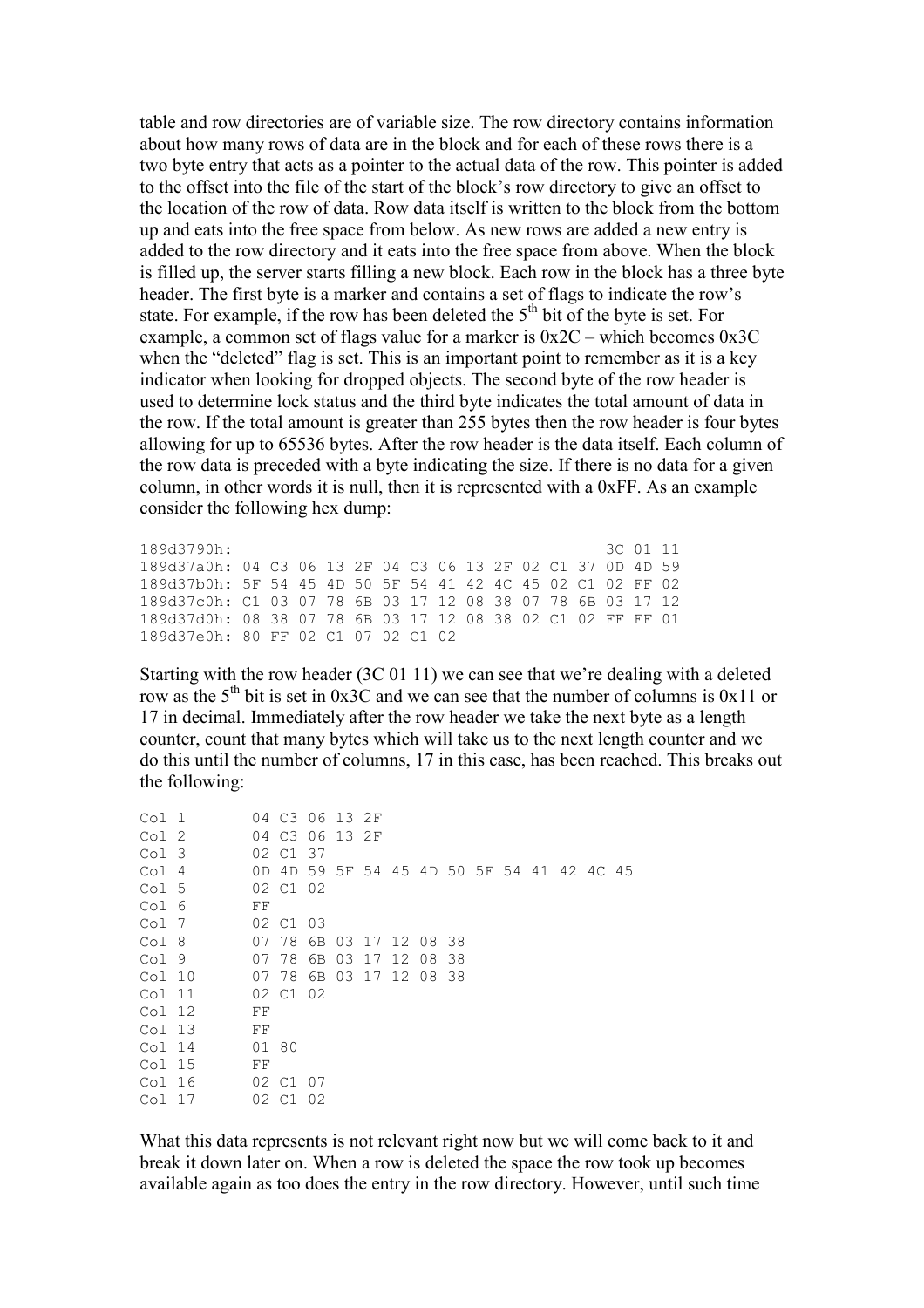that they are reused the information is still there and recoverable. For the purposes of this paper I'll call these deleted entries "linked" – because there is a link from the row directory entry to the deleted row itself. Linked deleted data is easy to find as we'll discuss. You may often find a row directory entry has been reused but not the space it used to point to – thus you can often find a deleted row without a corresponding entry in the row directory. For the purposes of this paper I'll call these "floating" – because there are not anchored to any entry in the row directory. These are a little harder to find than linked rows in terms of it requiring a little more effort.

## Locating Deleted Rows

It's important to be able to spot a deleted row when looking for dropped objects because that's essentially what happens: when the object is dropped all row data pertaining to the object is deleted. Locating a deleted row is quite easy. For a given Oracle block find the row directory and for each entry workout the full offset of the row of data the entry points to. Using the first byte of the row header for each row, determine if the  $5<sup>th</sup>$  bit is set – if so the row is deleted. [Even if the  $5<sup>th</sup>$  bit is not set the row still may be deleted in the case of a deleted function in the OBJ\$ table – which we'll deal with later – for now just put it down as an Oracle oddity! For each row, visually "block out" the data. As per the details in the preceding section on Oracle Data Blocks you can do this by using the last byte of the row header (the number of columns in the row data) and cycling through until all data is accounted for. Once all linked rows are blocked out any data which is not blocked out is free floating – and is more than likely either deleted or left over from a previous UPDATE to the data. This should be repeated for each block in the data file that has been assigned to tables – or rather objects of interest.

#### Locating blocks assigned to "objects of interest"

There are a number of tables of interest when it comes to locating dropped objects – the OBJ\$ table for example. There are indexes and clusters which we'll also be looking at. Regardless, locating blocks that are used by the table, index or cluster is the same. As stated earlier, each block has a header. This header contains the ID of object the block is assigned to at offset 24. Locating "objects of interest" is as easy as opening the data file and for each block checking the object ID. If it matches an object we're interested in then an analysis is performed on the block – if not then we move on to the next block.

## Creating and Dropping Objects

It's important to understand what happens when an object is created as this will determine many of the locations where we will look later on. When an object is created a row is inserted in the OBJ\$ table. This table has three indexes, I\_OBJ1 to I\_OBJ3, and an entry is also inserted into each of these indexes when the object is created. One of these, I\_OBJ2, indexes the name of the object and the owner's ID. Depending on the object being created more rows are inserted into other tables and indexes. For example, when a table is created a row is inserted into the TAB\$ table and one or more rows into the COL\$ table. Underneath the covers both the TAB\$ and COL\$ tables exist in the C\_OBJ# cluster and this is where the rows are actually created. The COL\$ table has an index called I\_COL1 which indexes the table's object ID and the table's column names so data about the table is inserted into this index as well. When a function or procedure is created, one or more rows are inserted into the SOURCE\$, IDL\_UB1\$ and IDL\_CHAR\$ tables. Little bits of information about the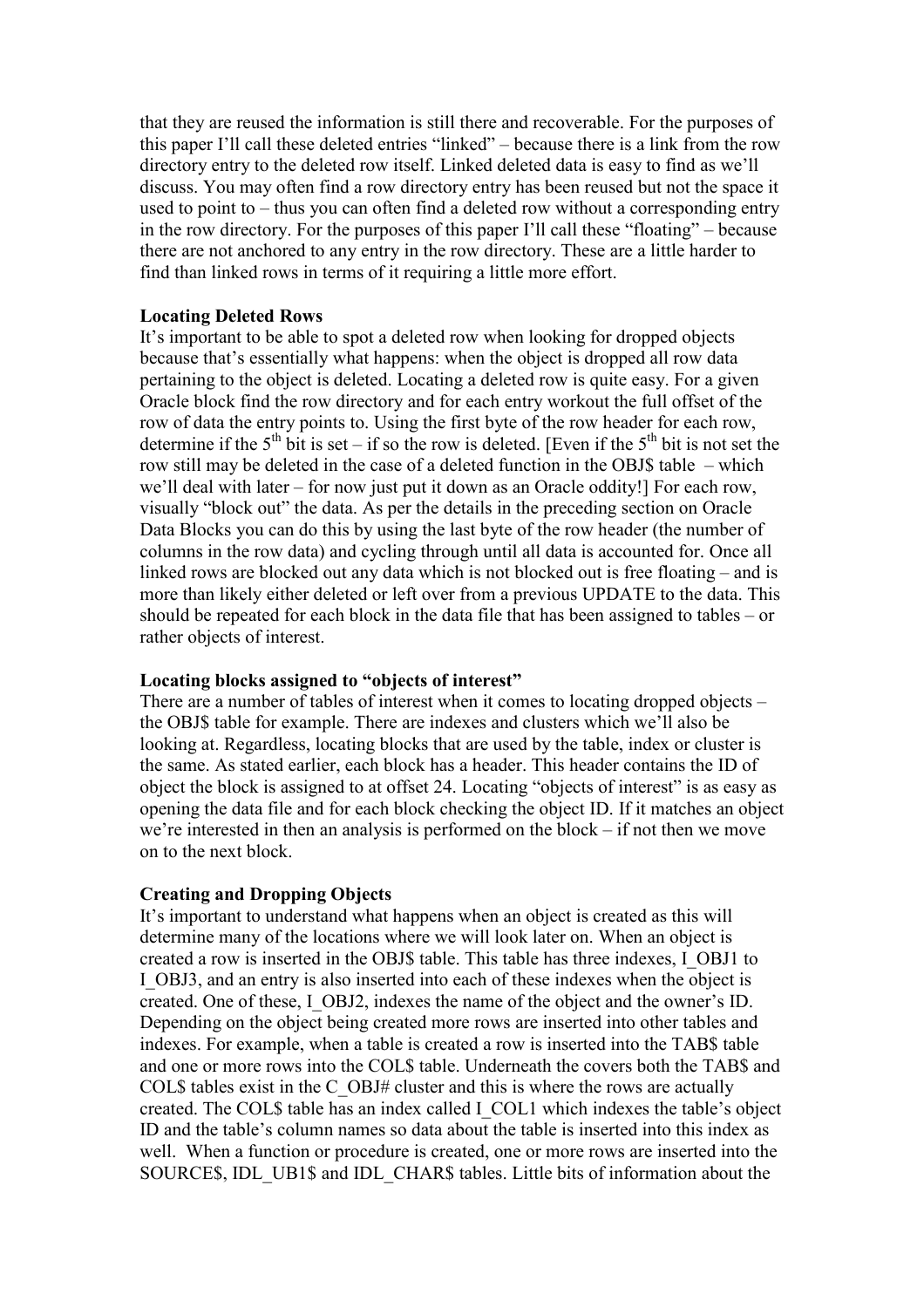object are stored all across the database and it is these that will eventually provide the clues when attempting locate dropped objects. All of these tables, indexes and clusters are "items of interest" and should be thoroughly examined.

So that's what happens when an object is created but what about when it is dropped? When an object is dropped the row in the OBJ\$ is marked as deleted, by setting the row marker from  $0x2C$  to  $0x3C$  – or rather – the 5<sup>th</sup> bit of the byte is set. The data, such as the object name and ID etc, all still persist, just that it's marked as deleted. The same goes for any of the other tables that have stored information about the object, such as TAB\$ and COL\$ in the C\_OBJ# cluster in the case of a table. Likewise, information stored in the I\_OBJ2 index is still "there" – it's just marked as deleted. Further to this, if the server is running 10g or later and flash back is enabled, which it is by default, a row is created in the RECYCLEBIN\$. If, at some later point, the recycle bin is purged or the object in question is purged from the recycle bin, then the row in the RECYCLEBIN\$ is marked as deleted. Again, the data is still there, just the marker is set from 0x2C to 0x3C. With any of the rows that have been marked as deleted at some point the space may, of course, be re-used which has the side effect of destroying evidence. However, given that there are many locations where information about a given object is stored there is a good chance that not all deleted rows pertaining to the dropped object will have been re-used when it comes to investigating the compromised server.

## Tracking down the evidence

Scenario: A DBA believes that one of his development servers has been compromised. No auditing was enabled. Is there any evidence to support a compromise occurred?

#### Locating dropped tables

Consider the hex dump of a block below. This is taken from the SYSTEM01.DBF file which is used by the SYSTEM tablespace. As we can see in the blue highlighted rectangle the block is assigned to object ID  $0x12 - or 18$  in decimal. This is the OBJ\$ table. The hex dump cuts out the free space between 0x189D2080 and 0x189D3790. At 0x189D379D we have a row header marked as deleted – 0x3C.

|  |  |  |  |  |  |  |  |  | 189d2000h: 06 A2 00 00 E9 C4 40 00 2B 9B 0F 00 00 00 01 06 ;  4A0.+>                 |
|--|--|--|--|--|--|--|--|--|--------------------------------------------------------------------------------------|
|  |  |  |  |  |  |  |  |  | 189d2010h: 8F 01 00 00 01 00 00 00 00 12 00 00 00 00 20 9B 0F 00 ; [ >               |
|  |  |  |  |  |  |  |  |  | 189d2020h: 00 00 00 00 01 00 03 00 EA C4 40 00 01 00 24 00 ;  êÄ@\$.                 |
|  |  |  |  |  |  |  |  |  | 189d2030h: 08 02 00 00 0E 00 80 00 E6 01 11 00 01 20 00 00 ; €.æ                     |
|  |  |  |  |  |  |  |  |  | 189d2040h: 2B 9B 0F 00 00 01 17 00 FF FF 40 00 31 15 E2 16 ; +> 990.1.â.             |
|  |  |  |  |  |  |  |  |  | 189d2050h: E2 16 00 00 17 00 42 1F D6 1E 67 1E F8 1D 95 1D; âB.O.g.s                 |
|  |  |  |  |  |  |  |  |  | 189d2060h: 2F 1D C9 1C 5E 1C F0 1B 82 1B 13 1B A1 1A 2F 1A ; /.É.^.ð.,/.             |
|  |  |  |  |  |  |  |  |  | 189d2070h: 31 15 1C 19 95 18 0D 17 A4 17 C1 16 75 16 25 16 ; 1 x.A.u. %.             |
|  |  |  |  |  |  |  |  |  | 189d2080h: C7 15 7C 15 00 00 00 00 00 00 00 00 00 00 00 00 ; C.                      |
|  |  |  |  |  |  |  |  |  |                                                                                      |
|  |  |  |  |  |  |  |  |  | 189d3790h: C1 02 FF FF 01 80 FF 02 C1 07 02 C1 02 3C 01 11 ; Á.ÿÿ.€ÿ.ÁÁ.<            |
|  |  |  |  |  |  |  |  |  | 189d37a0h: 04 C3 06 13 2F 04 C3 06 13 2F 02 C1 37 0D 4D 59 ; . A / . A. . / . A7. MY |
|  |  |  |  |  |  |  |  |  | 189d37b0h: 5F 54 45 4D 50 5F 54 41 42 4C 45 02 C1 02 FF 02 ; TEMP TABLE.A. y.        |
|  |  |  |  |  |  |  |  |  | 189d37c0h: C1 03 07 78 6B 03 17 12 08 38 07 78 6B 03 17 12 ; $\overline{A}$ xk8.xk   |
|  |  |  |  |  |  |  |  |  | 189d37d0h: 08 38 07 78 6B 03 17 12 08 38 02 C1 02 FF FF 01 ; .8.xk8.A.yy.            |
|  |  |  |  |  |  |  |  |  | 189d37e0h: 80 FF 02 C1 07 02 C1 02 2C 00 11 04 C3 06 13 2A ; €ÿ.ÁÁ.,Ã*               |
|  |  |  |  |  |  |  |  |  | 189d37f0h: 04 C3 06 13 2A 02 C1 37 1E 42 49 4E 24 4C 64 59 ; . A. . *. A7. BINSLdY   |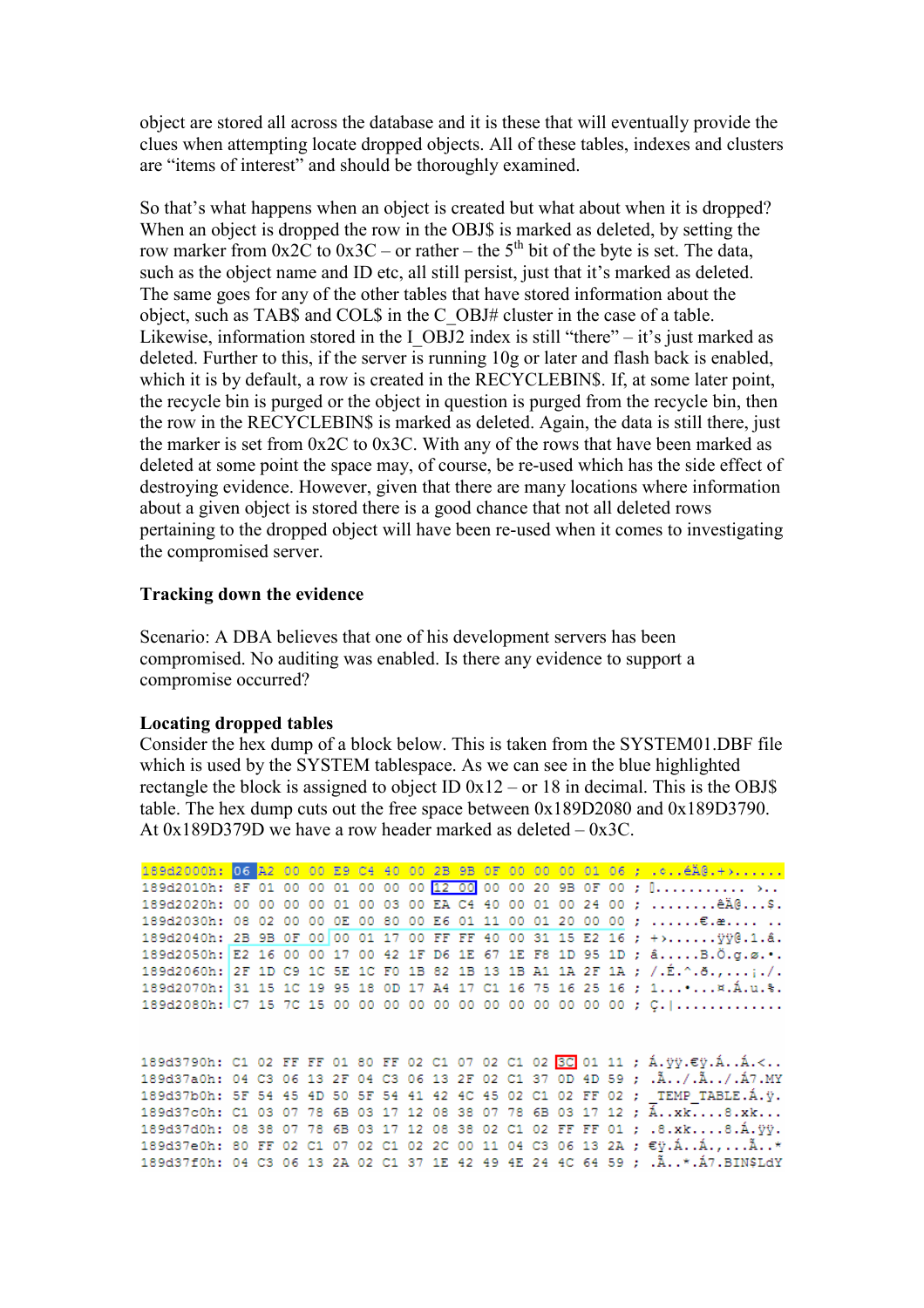#### Figure 2 – Hex Dump of Block assigned to OBJ\$

When we map all the entries in the row directory and block out all the data for each entry we find that there are a couple of "gaps". These gaps are the "floating" deleted rows – in other words there is row data present but no entry for it in the row directory. The 0x3C at offset 0x189D379D is a floating deleted row. With the start of the row directory being at  $0x189D2044$  there should be an entry of  $0x1759$  but there is not – thus confirming it's a free floating entry. Although we can see the name in the ASCII on the right of the dump, MY\_TEMP\_TABLE, we need to extract the rest of the data.

#### Extracting the data

The row header is 3C 01 11. The last byte indicates there are 0x11 (17) columns.

189d3790h: 3C 01 11 189d37a0h: 04 C3 06 13 2F 04 C3 06 13 2F 02 C1 37 0D 4D 59 189d37b0h: 5F 54 45 4D 50 5F 54 41 42 4C 45 02 C1 02 FF 02 189d37c0h: C1 03 07 78 6B 03 17 12 08 38 07 78 6B 03 17 12 189d37d0h: 08 38 07 78 6B 03 17 12 08 38 02 C1 02 FF FF 01 189d37e0h: 80 FF 02 C1 07 02 C1 02

Recall that the column data is preceded with the length of the data. If there is no data for a given column, in other words it is null, then it is represented with a 0xFF. So, starting from the row header we take the next byte as a length counter, count that many bytes which will take us to the next length counter and we do this until the number of columns, 17 in this case, has been reached. This breaks out the following:

```
04 C3 06 13 2F 
04 C3 06 13 2F 
02 C1 37 
0D 4D 59 5F 54 45 4D 50 5F 54 41 42 4C 45 
02 C1 02 
FF 
02 C1 03 
07 78 6B 03 17 12 08 38 
07 78 6B 03 17 12 08 38 
07 78 6B 03 17 12 08 38 
02 C1 02 
FF 
FF 
01 80 
FF 
02 C1 07 
02 C1 02
```
To convert this into human understandable data we need to know the column types for the OBJ\$ table:

| NUMBER        |
|---------------|
| NUMBER        |
| <b>NUMBER</b> |
| VARCHAR2 (30) |
| NUMBER        |
| VARCHAR2 (30) |
| NUMBER        |
| DATE          |
| DATE          |
|               |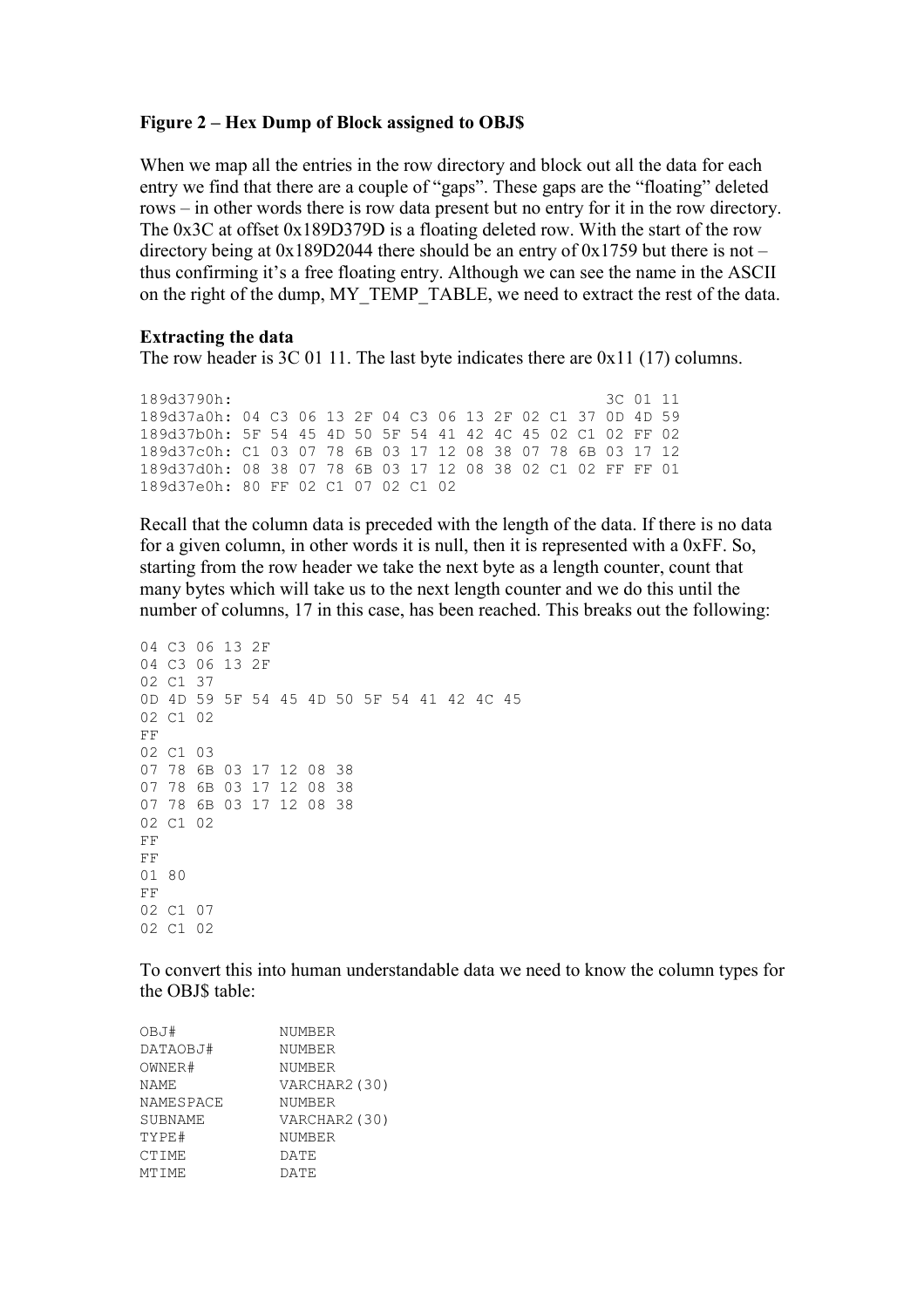| STIME              | DATE           |
|--------------------|----------------|
| STATUS             | NUMBER         |
| REMOTEOWNER        | VARCHAR2 (30)  |
| LINKNAME           | VARCHAR2 (128) |
| FLAGS              | NUMBER         |
| OID\$              | RAW (16)       |
| SPARE1             | NUMBER         |
| SPARE <sub>2</sub> | NUMBER         |

Knowing this we can begin to dump the data [see Appendix A]

```
04 C3 06 13 2F = ((6-1)*10000) + ((19-1)*100) + (47-1) = 5184604 C3 06 13 2F = ((6-1)*10000) + ((19-1)*100) + (47-1) = 5184602 \text{ C1 } 37 = 550D 4D 59 5F 54 45 4D 50 5F 54 41 42 4C 45 = MY_TEMP_TABLE 
02 \text{ C1} 02 = 1FF = NULL02 C1 03 = 207 78 6B 03 17 12 08 38 = 23/03/2007 17:07:37 
07 78 6B 03 17 12 08 38 = 23/03/2007 17:07:37 
07 78 6B 03 17 12 08 38 = 23/03/2007 17:07:37 
02 C1 02 = 1 
FF = NULLFF = NULL01 80 = 0FF = NULL02 \quad C1 \quad 07 = 602 \tC1 \t02 = 1
```
We can see then that a table (2) called MY\_TEMP\_TABLE was created by the user with ID 55 at 17:07:37 on the 23<sup>rd</sup> March 2007. The table has an object ID of 51846. Searching for 04 C3 06 13 2F (the encoded object ID) elsewhere in the data file reveals that evidence of the table can also be found in the MON\_MODS\$ table, the I\_MON\_MODS\$\_OBJ and RECYCLEBIN\$\_OBJ indexes and the C\_FILE#\_BLOCK# cluster. Once we've located other items that have been dropped by the attacker we'll then locate the dropped table itself and see what, if anything it contains.

## Locating dropped functions

Oddly enough when a function is dropped the row header in the block for the OBJ\$ table is not modified – in other words the  $5<sup>th</sup>$  bit of the marker byte is not set. Interestingly, however, the last two bytes of the STIME column are set to 0x3C. 0x3C is the same value for the vast majority of markers when a row has been deleted – the  $5<sup>th</sup>$  bit is set. Why this is so I don't know – but regardless – it does provide an easy mechanism for spotting dropped functions. Let's assume though, to make things more interesting that, there is no evidence of a dropped function in any of the blocks assigned to the OBJ\$ table. Does that mean that the attacker never created and dropped a function or does it mean that the evidence has been overwritten? By checking the SOURCE\$ and IDL\_UB1\$ tables we can get closer to the truth.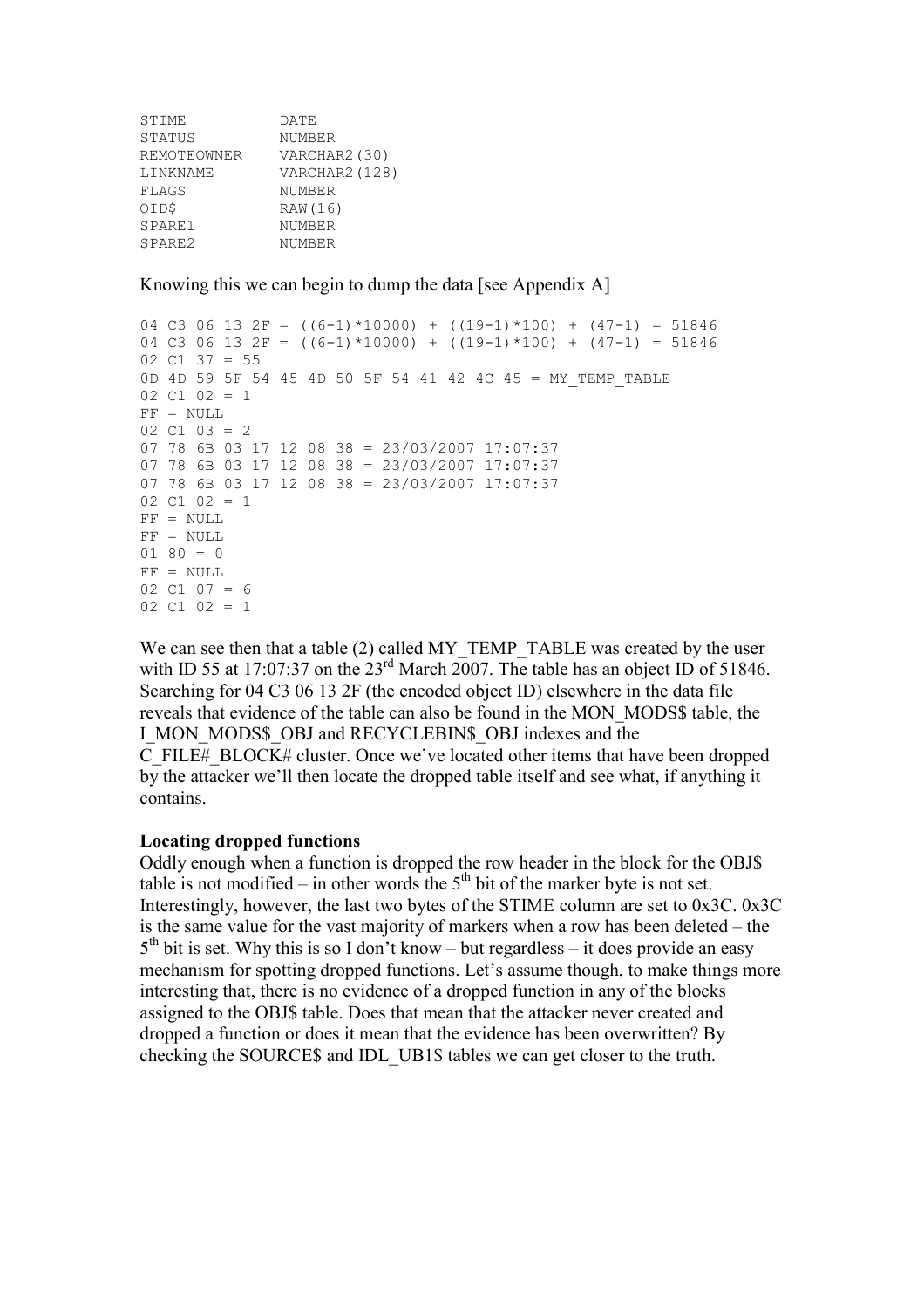| 1d398000h:                                        | $06$ $A2$                                         | $-00$ | $-00$          |     |       |       |    |          |    |    |  |                                   |  | CC E9 40 00 D2 9A 0F 00 00 00 01 06 ; $\frac{1}{2}$ cIég.O3                                |
|---------------------------------------------------|---------------------------------------------------|-------|----------------|-----|-------|-------|----|----------|----|----|--|-----------------------------------|--|--------------------------------------------------------------------------------------------|
|                                                   |                                                   |       |                |     |       |       |    |          |    |    |  |                                   |  | 1d398010h: 12 F4 00 00 01 00 00 00 00 00 00 00 04 9A 0F 00 ; . ôH A                        |
|                                                   |                                                   |       |                |     |       |       |    |          |    |    |  |                                   |  | 1d398020h: 00 00 00 00 02 00 03 00 CD E9 40 00 03 00 0A 00 ;  Íé @                         |
|                                                   |                                                   |       |                |     |       |       |    |          |    |    |  |                                   |  | 1d398030h: 4A 02 00 00 BB 05 80 00 BB 01 04 00 09 20 59 01 : J».€.» Y.                     |
| 1d398040h: D2 9A 0F 00                            |                                                   |       |                | -03 |       | 00 OB |    | 00 4A 02 |    |    |  |                                   |  | 00 00 BA 05 80 00 : $0\ddot{\text{s}}$ J°.€.                                               |
| 1d398050h: BB 01 0E 00 00 80 00 00 74 9A 0F       |                                                   |       |                |     |       |       |    |          |    |    |  |                                   |  | 00 00 01 39 00 ; » $\epsilon$ t39.                                                         |
| 1d398060h: 20 00                                  |                                                   | 84    | 00             | AB  | 11 B5 |       | 16 | 20       | 18 | 00 |  |                                   |  | $00$ 39 00 25 1D; «. µ.  9.%.                                                              |
|                                                   |                                                   |       |                |     |       |       |    |          |    |    |  |                                   |  | 1d398070h: 84 1D 92 1D C3 1D 31 1E 5C 1E BB 1E C9 1E E2 1E ; ".'.A.1.\.».É.â.              |
| 1d398080h: F0 1E 61 1F                            |                                                   |       |                | -79 |       |       |    |          |    |    |  |                                   |  | 1C C4 1C D2 1C FD 1C 0B 1D 20 1C ; ð.a.y.Ä.Ò.ý                                             |
| 1d398090h: CC 1B 1C 1B 4B                         |                                                   |       |                |     |       |       |    |          |    |    |  |                                   |  | 1B 5D 1B BC 1B 2D 17 66 17 89 17 ; IK.].4.-.f.%.                                           |
| 1d3980a0h:                                        |                                                   |       |                |     |       |       |    |          |    |    |  |                                   |  | B4 17 C6 17 FF 17 13 18 30 18 16 13 4B 13 21 00 ; '.E. v0K.!.                              |
| 1d3980b0h:                                        | 22 00                                             | 23 00 |                | 24  |       |       |    |          |    |    |  |                                   |  | 00 25 00 26 00 27 00 2E 00 6B 13 ; ".#.\$.%.&.'k.                                          |
| 1d3980c0h:                                        |                                                   |       |                |     |       |       |    |          |    |    |  |                                   |  | 7A 13 A5 13 B7 13 3D 14 51 14 FF FF 6B 14 AB 11 ; z. ¥. · .= . Q. ÿÿk. «.                  |
|                                                   |                                                   |       |                |     |       |       |    |          |    |    |  |                                   |  | 1d3980d0h: E4 11 04 12 13 12 3E 12 50 12 D8 12 EC 12 06 13 ; ä>.P.0.i                      |
|                                                   |                                                   |       |                |     |       |       |    |          |    |    |  |                                   |  |                                                                                            |
|                                                   |                                                   |       |                |     |       |       |    |          |    |    |  |                                   |  |                                                                                            |
|                                                   |                                                   |       |                |     |       |       |    |          |    |    |  |                                   |  | 1d399210h: C1 02 2D 46 55 4E 43 54 49 4A 4E 20 45 68 54 52 ; A.-FUNCTION EXTR              |
| 1d399220h:                                        | 41 43 54 5F 53 59 53 5F                           |       |                |     |       |       |    | 50       |    |    |  |                                   |  | 53 53 57 4F 52 44 ; ACT_SYS_PASSWORD                                                       |
| 1d399230h:                                        | 20 52 45 54 55 52 4E 20 56 41 32 43 48 41 52 0A ; |       |                |     |       |       |    |          |    |    |  |                                   |  | RETURN VARCHAR.                                                                            |
| 1d399240h: 3C 01 03 04 C3 06                      |                                                   |       |                |     |       |       |    |          |    |    |  |                                   |  | 13 33 0 \ C1 0 \ 1 \ \ i 55 54 48 ; <a3.aauth< td=""></a3.aauth<>                          |
| 1d399250h: 49/44 20 43 55 52 52 45 4E 54 5F 65/53 |                                                   |       |                |     |       |       |    |          |    |    |  |                                   |  | 45 52 OA ; ID CURRENT USER.                                                                |
|                                                   |                                                   |       |                |     |       |       |    |          |    |    |  |                                   |  | 1d399260h: 3C 01 03 04 C3 06 13 33/02 C1 04 03 49 53 O2 3C ; < A3.A IS.<                   |
| 1d399270h: 01 03 04                               |                                                   |       | C <sub>3</sub> |     |       |       |    |          |    |    |  |                                   |  | 06 13 33 02 C1 05 1F 50 52 41 47 4D ;  A. . 3. A. . PRAGM                                  |
| 1d399280h: 41 20 41 55                            |                                                   |       |                |     |       |       |    |          |    |    |  |                                   |  | 54 4F 4E 4F 4D 4F 65 73 5F 54 52 41 ; A AUTONOMOUS TRA                                     |
| 1d399290h: 4E 53 41 43 54 49 4F AE 3B AA 3C 01    |                                                   |       |                |     |       |       |    |          |    |    |  |                                   |  | 03 04 C3 06 ; NSACTION; .< A.                                                              |
| 1d3992a0h: 13 33 02 C1 06 06                      |                                                   |       |                |     |       |       |    |          |    |    |  |                                   |  | 42 45 47 49 4E/0A 3C 01 03 04 ; .3.ABEGIN.<                                                |
| 1d3992b0h: C3 06 13 33 02 C1 07 7C A5 58 49 43    |                                                   |       |                |     |       |       |    |          |    |    |  |                                   |  | 55 54 45 20 ; Ä3.Á.   EXECUTE                                                              |
| 1d3992c0h: 49 4D 4D 45 44 49 41 54 45 20 27       |                                                   |       |                |     |       |       |    |          |    |    |  |                                   |  | 49 4E 53 45 52 ; IMMEDIATE 'INSER                                                          |
| 1d3992d0h: 54 20 49 4E 54 4F/20 63 43 4F 54       |                                                   |       |                |     |       |       |    |          |    |    |  |                                   |  | 54 2E 4D 59 5F : T INTO SCOTT.MY                                                           |
| 1d3992e0h: 54 45 4D 50 5F                         |                                                   |       |                |     |       |       |    |          |    |    |  |                                   |  | 54 42 42 4C 45 20 56 41 4C 55 45 ; TEMP TABLE VALUE                                        |
| 1d3992f0h: 53 20 28 28                            |                                                   |       |                | 53  |       |       |    |          |    |    |  |                                   |  | 45 AC 45 43 54 20 50 41 53 53 57 ; S ((SELECT PASSW                                        |
| 1d399300h: 4F 52 44 20                            |                                                   |       |                |     |       |       |    |          |    |    |  |                                   |  | 46/52 4F 4D 20 53 59 53 2E 44 42 41 ; ORD FROM SYS. DBA                                    |
| 1d399310h: 5F 55 53 45 52                         |                                                   |       |                |     |       |       |    |          |    |    |  | 63 20 57 48 45 52 45 20 55 53 45; |  | USERS WHERE USE                                                                            |
|                                                   |                                                   |       |                |     |       |       |    |          |    |    |  |                                   |  | 1d399320h: 52 4E 41 4D 47 20 3D 20 27 27 53 59 53 27 27 29 ; RNAME = ''SYS'')              |
| 1d399330h: 29 27 3B 0A 3C 01                      |                                                   |       |                |     |       |       |    |          |    |    |  |                                   |  |                                                                                            |
| 1d399340h: 43 4F 4D 4D 49                         |                                                   |       |                |     |       |       |    |          |    |    |  |                                   |  | 54 3B 0A 3C 01 03 04 C3 06 13 33 ; COMMIT:. <a3< td=""></a3<>                              |
| 1d399350h: 02 C1 09 OE 52 45                      |                                                   |       |                |     |       |       |    |          |    |    |  |                                   |  | 54 55 52 4E 20 27 46 4F 4F 27 ; . A. . RETURN 'FOO'                                        |
|                                                   |                                                   |       |                |     |       |       |    |          |    |    |  |                                   |  | 1d399360h: 3B 0A 3C 01 03 04 C3 06 13 33 02 C1 0A 04 45 4E ; ; . <a3.aen< td=""></a3.aen<> |

### Figure 3 – Hex dump of block assigned to SOURCE\$

In the hex dump above of a block assigned to the SOURCE\$ table we find a large number of linked deleted rows:

 $0x1D39805C + 0x1306 = 0x1D399362$  $0x1D39805C + 0x12EC = 0x1D399348$  $0x1D39805C + 0x12D8 = 0x1D399334$  $0x1D39805C + 0x1250 = 0x1D3992AC$  $0x1D39805C + 0x123E = 0x1D39929A$  $0x1D39805C + 0x1213 = 0x1D39926F$  $0x1D39805C + 0x1204 = 0x1D399260$  $0x1D39805C + 0x11E4 = 0x1D399240$  $0x1D39805C + 0x11AB = 0x1D399207$ 

Each of these relate to the same Object ID – C3 06 13 33 – or decoded – 51850. We can extract the text from the deleted data as well:

FUNCTION EXTRACT\_SYS\_PASSWORD RETURN VARCHAR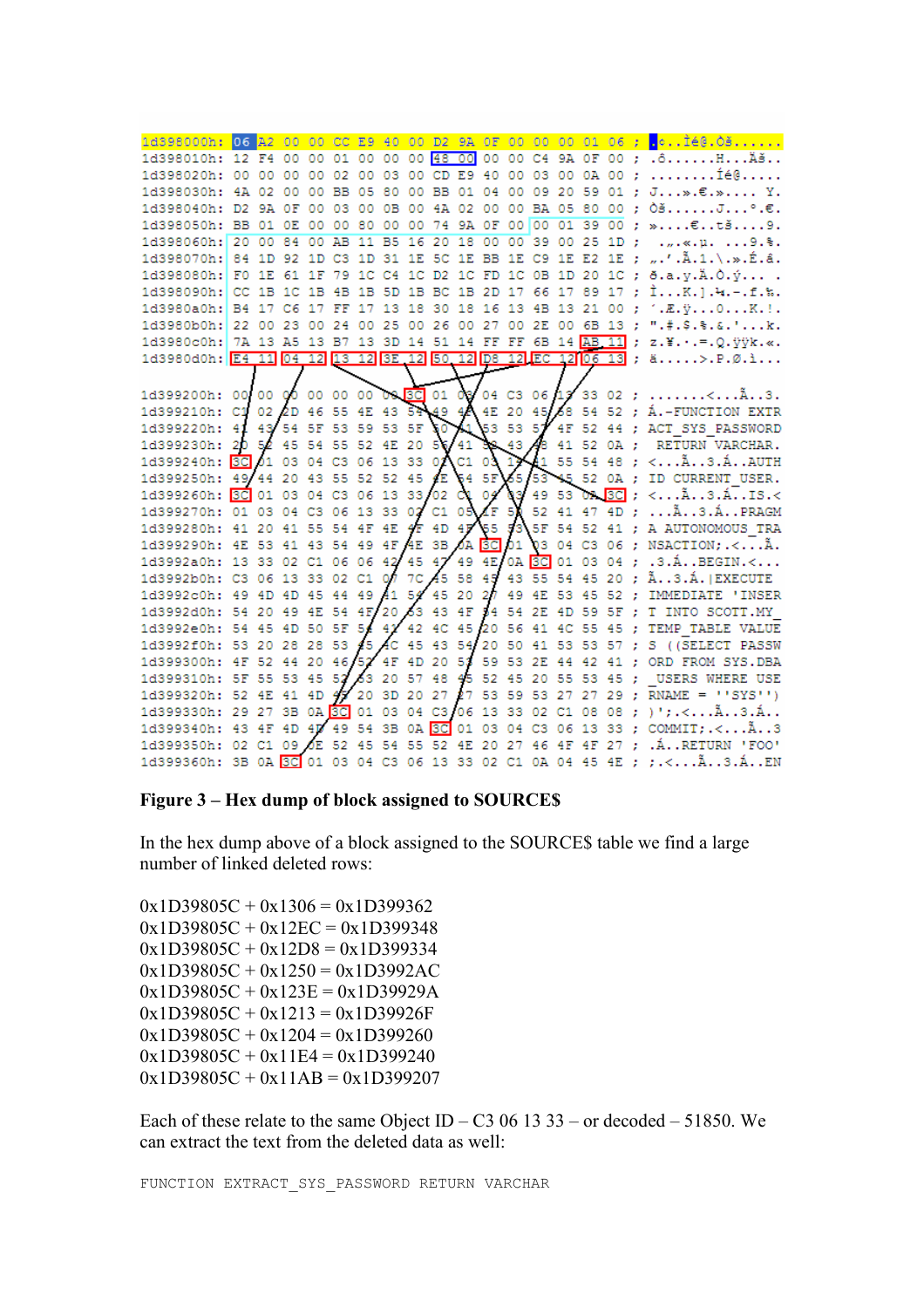```
AUTHID CURRENT_USER 
IS 
PRAGMA AUTONOMOUS TRANSACTION;
BEGIN 
EXECUTE IMMEDIATE 'INSERT INTO SCOTT.MY_TEMP_TABLE VALUES ((SELECT 
PASSWORD FROM SYS.DBA USERS WHERE USERNAME = ''SYS''))';
COMMIT; 
RETURN 'FOO';
```
This looks pretty nefarious. This is the code of a function called EXTRACT SYS PASSWORD. Whilst we don't know who created the function – as there is no evidence in the blocks allocated to OBJ\$ we can see that it inserts into SCOTT.MY\_TEMP\_TABLE table we noticed was dropped earlier. What's more, it selects the password hash for the SYS user and inserts it into this table? Was the attack successful – we'll just have to wait and see because we'll check the IDL\_UB1\$ table first. The IDL\_UB1\$ table has an object ID of 73. We dump all blocks that have been assigned to object ID 73 and soon come across the following:

| 10a40DDDh:                                                                                     |     |                |       | ٥<br>٥      | 26                   | EB.     | 40          | OD. |       |                |          |          |                | D2 8A OF 00 00 00 01 06                      |       |    | - 11           | <b>BRANSAS.OS. </b>                                                                 |
|------------------------------------------------------------------------------------------------|-----|----------------|-------|-------------|----------------------|---------|-------------|-----|-------|----------------|----------|----------|----------------|----------------------------------------------|-------|----|----------------|-------------------------------------------------------------------------------------|
| 1ca4c010h: BE 48 00                                                                            |     |                |       | $^{oo}$     | $^{01}$              | $^{00}$ |             |     |       |                |          |          |                | 00 00 49 00 00 00 CS 9A 0F 00                |       |    |                | $1 - 48 - \cdots - 1 - 48 -$                                                        |
| ica4c020h: 00 00 00 00 02 00 03 00 27                                                          |     |                |       |             |                      |         |             |     |       |                |          |          |                |                                              |       |    |                | E5 40 00 03 00 08 00 , '&8                                                          |
| 10a40030h: 4A                                                                                  |     |                |       |             |                      |         |             |     |       |                |          |          |                |                                              |       |    |                | 02 00 00 BA 05 60 00 BB 01 20 00 00 60 00 00 , J *. 6. *. 6. .                      |
| 10440040hr                                                                                     | 74  | 93,            | ΟF    | $^{00}$     |                      |         |             |     |       |                |          |          |                | 08 00 0A 00 4A 02 00 00 BB 05 80 00          |       |    |                | 1.780                                                                               |
| 10a40050hr                                                                                     | BB  |                |       |             |                      |         |             |     |       |                |          |          |                | 01 14 00 08 20 87 02 D2 9A 0F 00 00 01 0D 00 |       |    |                |                                                                                     |
| 1ca4c060h: 08                                                                                  |     |                | 00 20 | $-00$       | 70                   | OF      | 3D          |     | 16 CA | 18             |          |          |                | 00 00 0D 00 85 1F                            |       |    | $\mathbb{R}$   |                                                                                     |
|                                                                                                |     |                |       |             |                      |         |             |     |       |                |          |          |                |                                              |       |    |                | 10840070h; 08 1E B7 1D 9C 1D 71 19 0D 19 <mark>D5.0F TC.0F</mark> FF FF ; e.q0.;.?? |
|                                                                                                |     |                |       |             |                      |         |             |     |       |                |          |          |                |                                              |       |    |                | 10840080h: 6F 14 62 12 09 12 EE 11 00 00 00 00 00 00 00 00 00 , b1                  |
|                                                                                                |     |                |       |             |                      |         |             |     |       |                |          |          |                |                                              |       |    |                |                                                                                     |
|                                                                                                |     |                |       |             |                      |         |             |     |       |                |          |          |                |                                              |       |    |                |                                                                                     |
| lem4efdOh: 00 00 00 00 00 00 00<br>leadefach: 02 C1 03 06 C5 02 A 15 16 3D 02 C1 03 02 C1 41 : |     |                |       |             |                      |         |             |     |       |                |          |          |                |                                              |       |    |                | $AA.$ DK $ AAA$                                                                     |
|                                                                                                |     |                |       |             |                      |         |             |     |       |                |          |          |                |                                              |       |    |                |                                                                                     |
|                                                                                                |     |                |       |             |                      |         |             |     |       |                |          |          |                |                                              |       |    |                | 1.8                                                                                 |
|                                                                                                |     |                |       |             |                      |         |             |     |       |                |          |          |                |                                              |       |    |                |                                                                                     |
|                                                                                                |     |                |       |             |                      |         |             |     |       |                |          |          |                |                                              |       |    |                |                                                                                     |
| lea4d020h: 00                                                                                  |     |                |       |             |                      |         |             |     |       |                |          |          |                |                                              |       |    |                | 02.05 00 00 00 00 00 00 00 00 00 00 01 02 00 ;                                      |
| 1ca4d030h: 00 3C 02 06                                                                         |     |                |       |             | 04 C3                |         | 06          | -11 |       |                |          |          |                |                                              |       |    |                | 33 02 C1 03 06 C5 02 44 ; .<Å3.ÅÅ.D                                                 |
| lca4d040h: 4E 16 3D 02 C1 02                                                                   |     |                |       |             |                      |         | O 3         |     |       |                |          |          |                |                                              |       |    |                | ca os oa se sp oi oo oo se ; x, -. A, . A, . pý, T                                  |
| 1ca4d050h: 00 00 00 0C 01 66                                                                   |     |                |       |             |                      |         | o o         |     |       |                |          |          |                |                                              |       |    |                | 00,00 68 01 99 00 61 00 01 : fh. -                                                  |
|                                                                                                |     |                |       |             |                      |         |             |     |       |                |          |          |                |                                              |       |    |                |                                                                                     |
| 1ca4d070h: 00 00 00 85 00 57                                                                   |     |                |       |             |                      |         | 00          |     |       |                |          |          |                |                                              |       |    |                | 01 00 65 00 65 01 67 00 04 ; Wkc                                                    |
| lea4d050h: 4F 04 05 56 00 02 00 20                                                             |     |                |       |             |                      |         |             |     |       |                |          |          |                |                                              |       |    |                | 00 00 00 75 00 07 00 00 ; 0V u                                                      |
| leaddoch: co as co am ci                                                                       |     |                |       |             |                      | O O     | 00 14       |     |       |                |          |          |                |                                              |       |    |                | 03 92 02 00 01 00 00 02 ; .:.-                                                      |
| loatd0a0h: 00                                                                                  |     | 02             | 00    | 00 00       |                      | 00      | 00 00       |     |       |                |          |          |                | @ 00 00 01 00 00 00 00                       |       |    | $\mathbf{J}$   | .                                                                                   |
| 10a4d0b0h; 00 7C 01 09 00 00 00 00                                                             |     |                |       |             |                      |         |             |     |       |                |          |          |                |                                              |       |    |                | do as 01 01 02 02 00 DO J .l¤B                                                      |
| 10a4d0o0h: 00                                                                                  |     | D <sub>0</sub> | 00    | 00          | 00                   | 00      | 00          | 00  |       | 00 34 00       |          |          | 02 00 00       |                                              | 00 00 |    | $\mathbf{J}$   | . 3.                                                                                |
| 1ca4d0d0h; 00 00 00 07 00 00 00 00                                                             |     |                |       |             |                      |         |             |     |       |                |          |          |                | 00 00 00 06 00 00 00 49 J                    |       |    |                | . I                                                                                 |
| loatd0e0h: tE 53                                                                               |     |                |       |             | 45 52 54 20          |         | 49 4E       |     | 54    |                |          |          |                | 4F 20 53 43 4F 54 54                         |       |    |                | J NSERI INTO SCOTI                                                                  |
| loatd0f0h: 2E                                                                                  |     | 4D 59          |       | 6F          | 64                   | 46      | 4D          | 50  |       | <b>68 64</b>   | $+1$     |          | 42 40 46       |                                              | 20    | 66 | $\mathbf{J}$   | .MY TEMP TABLE V                                                                    |
| 10a4d100h: 41                                                                                  |     | ÷с             | 66    | 46          | 53                   | 20      | 28          | 28  |       | 53 45          | -90      |          | 46 43 64       |                                              | 20 50 |    |                | J ALUES ((SELECT P                                                                  |
| 1084d110h: 41                                                                                  |     | 53             | 63    | 67          | 48                   | 62      | 44          | 20  |       | 46, 52         |          |          | 4F 4D 20 53    |                                              | 69    | 63 | J              | ASSWORD FROM SYS                                                                    |
| 1084d120h: 2E                                                                                  |     | 44             | -52   | 41 GF       |                      | 66      | 63          | 46  | 52    | 53             |          |          |                |                                              |       |    |                | 20 57 48 45 52 45 J .DBA USERS WHERE                                                |
| 1084d130h: 20                                                                                  |     | 66             | 63    | 46 52       |                      | ÷Ε      | 41          | ÷D  | 46    |                |          |          |                | 20 3D 20 27 53 59 53 J                       |       |    |                | $UBERNAME = 'SYS$                                                                   |
| 1084d140h: 27                                                                                  |     |                |       | 29 29 00 00 |                      |         | 00 00 46 4F |     |       |                |          |          |                |                                              |       |    |                | AF 00 00 00 00 00 01 J ')),FCC                                                      |
| 10a4d150h: 00                                                                                  |     | 00             | 00    | 01          | 00                   | 00      | 00          | 20  | 00    |                |          |          |                | 00 00 00 00 00 00 01 J                       |       |    |                | .                                                                                   |
| 1084d160h:                                                                                     | 00  | 00             | 00    | 1.4         | 00                   | 00      | 00          | 00  | 00    | ůО             | 00       | 46       | 58 54          |                                              | 52 41 |    | $\mathbf{J}$   | . EXTRA                                                                             |
| 1084d170h: 43                                                                                  |     |                |       |             | 64 6F 63 69 63 6F 60 |         |             |     | 41    | 63             |          |          |                | 53 57 4F 52 44 03                            |       |    |                | J CI SYS PASSWORD.                                                                  |
| 1084d180h: 00                                                                                  |     | 00             | 00 OS |             | 00                   | 00      | 00          | 01  | 00    | OL.            | 00 04    |          |                | 00 10 01 00                                  |       |    | J              | .                                                                                   |
| 1084d190h: 00                                                                                  |     | 00             | 00 00 |             | 00 00 00 03          |         |             |     | 00    | 0Ŧ.            |          |          |                | 01 05 00 06 09 03                            |       |    | $\mathbf{J}$   | .                                                                                   |
| 1084d180h: 0F 00                                                                               |     |                |       | 00 01 00    |                      |         | 00 00 20    |     | 00    | 0 <sub>0</sub> |          |          |                | 00 00 00 00 00 01                            |       |    | J              | .                                                                                   |
| 1084d1b0h: 00                                                                                  |     |                |       |             | 08 00 03 00 00 00    |         |             | 00  | 01    |                |          |          |                | 00 00 14 00 45 58 54                         |       |    | $\mathbf{J}$   | . EXT                                                                               |
| 1ca4d1cOh: 52                                                                                  |     | 41             | -53   |             | 54 5F 53 59 53       |         |             |     | 6F    |                |          |          | 50 41 53 53 57 |                                              | 4F 52 |    | J              | RACT SYS PASSWOR                                                                    |
| 10a4d1d0h;                                                                                     | -54 | 00             | 00    | 00          | 00                   | 00      | 00          | 00  | 00    |                |          |          |                | 00000 00 00 00 00 00                         |       |    | J              | D.                                                                                  |
| loatdieOh: 00                                                                                  |     |                |       |             | 00 00 00 00 00 00 07 |         |             |     | 00    |                |          |          |                | 00000 00 00 00 00 00                         |       |    | $\mathbf{J}$   | .                                                                                   |
| loatdif0h: 00                                                                                  |     | 00             | 00    | 00 00       |                      | 00      | 00          | 00  | 00    |                |          |          |                | 00 00 00 00 00 00 02                         |       |    | J              | .                                                                                   |
| 10a4d200h: 00                                                                                  |     |                |       |             | 02 00 00 00 01 00 08 |         |             |     | 00    | 00             |          |          |                |                                              |       |    |                | 00 0D 0C 00 0D 08 J                                                                 |
| 10a4d210h: 00                                                                                  |     | 00             |       | 00 01 00    |                      | 00      | 00 02       |     | 00    | 00             |          |          |                | 00 BC 01 00 00 06                            |       |    |                |                                                                                     |
| 10a4d220hr                                                                                     | 00  | 00             | 00    | 00 00       |                      | 01      | 01          | 04  | 0C    | 01             |          | 83 01    | 02             |                                              |       |    |                | 01 05 01 J                                                                          |
| 10a4d230h:                                                                                     | 1C  | 01             | 04    |             | $01$ 12 $01$         |         | 04 01       |     | 06 01 |                |          | 07 01 00 |                | 00 00 00                                     |       |    |                | .                                                                                   |
| 10a4d240h:                                                                                     | 00  | 00             | 00    | 43          | 4F 4D 4D 49          |         |             |     | 54    |                | 22 30 02 |          |                | 06 04 C3 06 J                                |       |    |                | $\ldots$ COMMIT"< $\ldots$ A.                                                       |
| 10a4d250h: 13                                                                                  |     |                |       |             | 33 01 80 06 CS 02 44 |         |             |     |       |                |          |          |                | 4E 16 3D 02 C1 03 02 C1                      |       |    | $\overline{J}$ | $, 3, 6, \lambda, \text{DN}$ , -, $\lambda, \lambda$                                |
| 1084d260h; 04 03 00 00 00 2C 00 06 04 C3 06 13 32 02 C1 03 ;                                   |     |                |       |             |                      |         |             |     |       |                |          |          |                |                                              |       |    |                | . A. 2 . A.                                                                         |

## Figure 4 – Hex dump of block assigned to IDL UB1\$

Here we have some more linked deleted entries pertaining to the same object ID. We can also see large tracts of the text of the function – certainly the meat of it – the insertion of the password hash of the SYS user into the MY\_TEMP\_TABLE.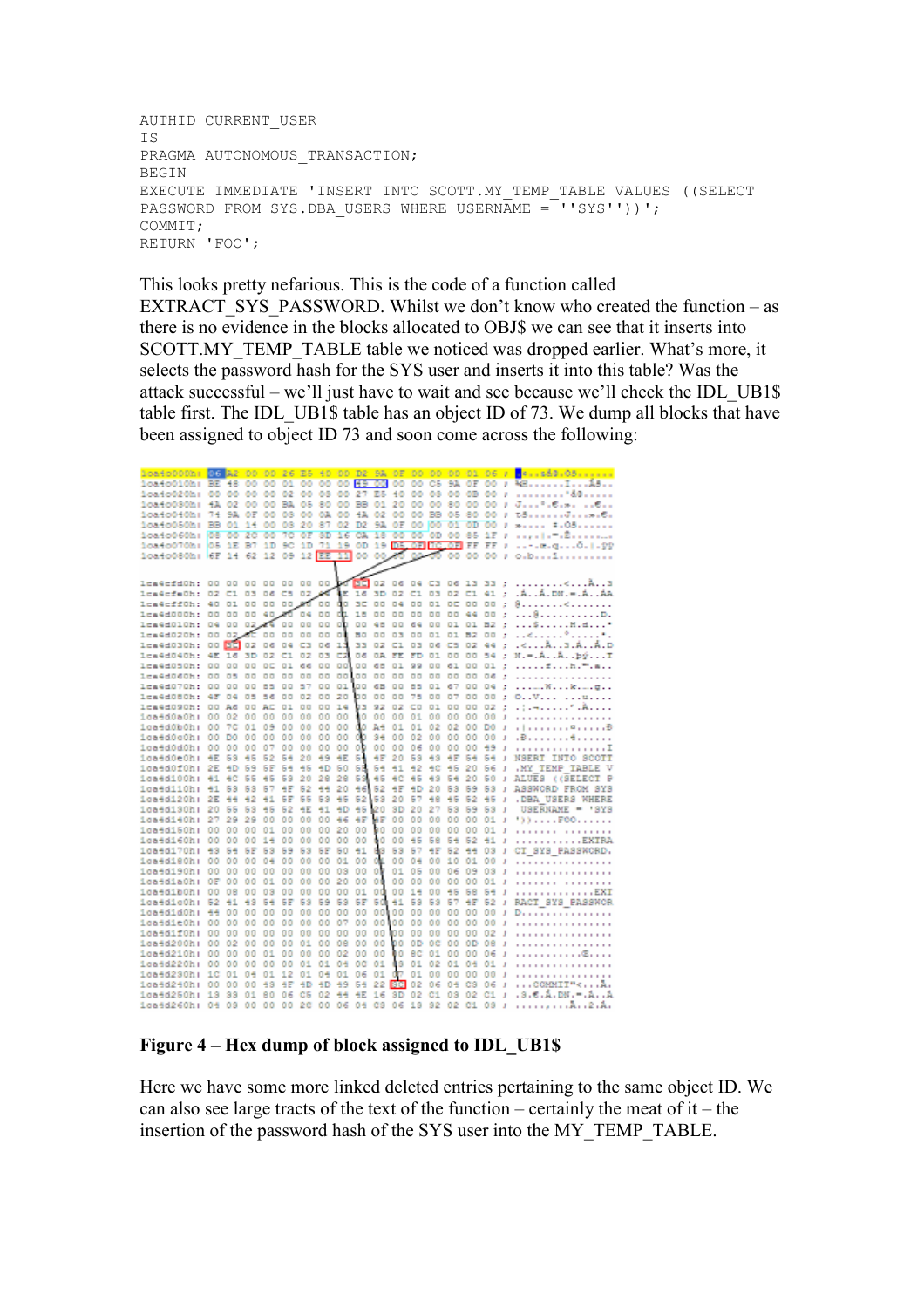# Locating the MY\_TEMP\_TABLE

From the data extracted from OBJ\$ table we know that the object ID for the dropped table is 51846. We locate blocks for this table in the data files belonging to the USERS tablespace by looking for the Object ID 24 bytes into the block header. The hex dump below shows such a block and as the row directory is not empty there is data. We find this data at the end of the block and see that it is the hash for SYS password:

0008e000h: <mark>06 A2 00 00 47 00 00 01 B2 9A 0F 00 00 00 02 06 ; .</mark>...G...\*<del>Š......</del><br>0008e010h: 75 10 00 00 01 00 00 00 <mark>86 CA</mark> 00 00 B0 9A 0F 00 ; u.......tÊ..°Š.. 0008e020h: 00 00 00 00 02 00 32 00 41 00 00 01 06 00 23 00 ; ......2.A.....#. 0008e030h: 4A 02 00 00 93 00 80 00 D3 01 1F 00 01 20 00 00 ; J...".€.Ó.... .. 0008e040h: B1 9A 0F 00 04 00 0C 00 FF 01 00 00 23 03 80 00 ; ±š...... ÿ...#.€. 0008e050h: E1 01 39 00 01 20 00 00 B2 9A 0F 00 00 00 00 00 ; á.9........ 0008e060h: 00 00 00 00 00 01 04 00 FF FF 1A 00 48 1F 2E 1F ; ........ 99. H... 0008e070h: 2E 1F 00 00 04 00 84 1F 70 1F 5C 1F 48 1F 00 00 ; .................... 0008ffa0h: 00 00 00 00 00 00 00 00 00 00 00 00 2C 02 01 10 ; .................. 0008ffb0h: 44 43 42 37 34 38 41 35 42 43 35 33 39 30 46 32 ; DCB748A5BC5390F2 0008ffc0h: 2C 01 01 10 44 43 42 37 34 38 41 35 42 43 35 33 ; ,... DCB748A5BC53 0008ffd0h: 39 30 46 32 2C 00 01 10 44 43 42 37 34 38 41 35 ; 90F2, ... DCB748A5 0008ffe0h: 42 43 35 33 39 30 46 32 2C 00 01 10 44 43 42 37 ; BC5390F2, ... DCB7 0008fff0h: 34 38 41 35 42 43 35 33 39 30 46 32 02 06 B2 9A ; 48A5BC5390F2..\* 3

# Figure 5 – Hex dump of block assigned to MY\_TEMP\_TABLE

So what can we say? We can say that at  $17:07:37$  on the  $23<sup>rd</sup>$  of March 2007, the user SCOTT created a table called MY\_TEMP\_TABLE. We can also say that there was, at some point, a function called EXTRACT\_SYS\_PASSWORD that was coded to use this table to insert to SYS password hash. The table does have the SYS password hash in it and whilst it is extremely likely that the function was used to get the SYS password hash, we can't guarantee that it was used to get the hash. Other than the text of the function there is no direct link between the two. That said, there's a very strong likelihood that the EXTRACT\_SYS\_PASSWORD was created as an auxiliary inject function for a PL/SQL injection attack against a SYS owned package. Perhaps the redo logs [1] might show some more detail.

# Anti-Forensics

A professional attacker is likely to leave the smallest of footprints and, as such, is unlikely to be creating and or dropping many objects. Indeed, by using the cursor injection attack method discussed in [2], an attacker doesn't need to create any objects at all. Given knowledge of how the block checksum is created and verified [1] it is not beyond the technical means for an attacker to modify the block on the fly using UTL FILE or Java from within the database itself.

# Conclusion

This paper has shown that despite the fact that an attacker may drop objects that they have used for ill purpose, a forensic examiner may still be able to recover evidence directly from the data files of the compromised server.

[1] Oracle Forensics Part 1 – Dissecting the Redo Logs, David Litchfield http://www.databasesecurity.com/dbsec/oracle-forensics-pt1.pdf

[2] Cursor Injection, David Litchfield